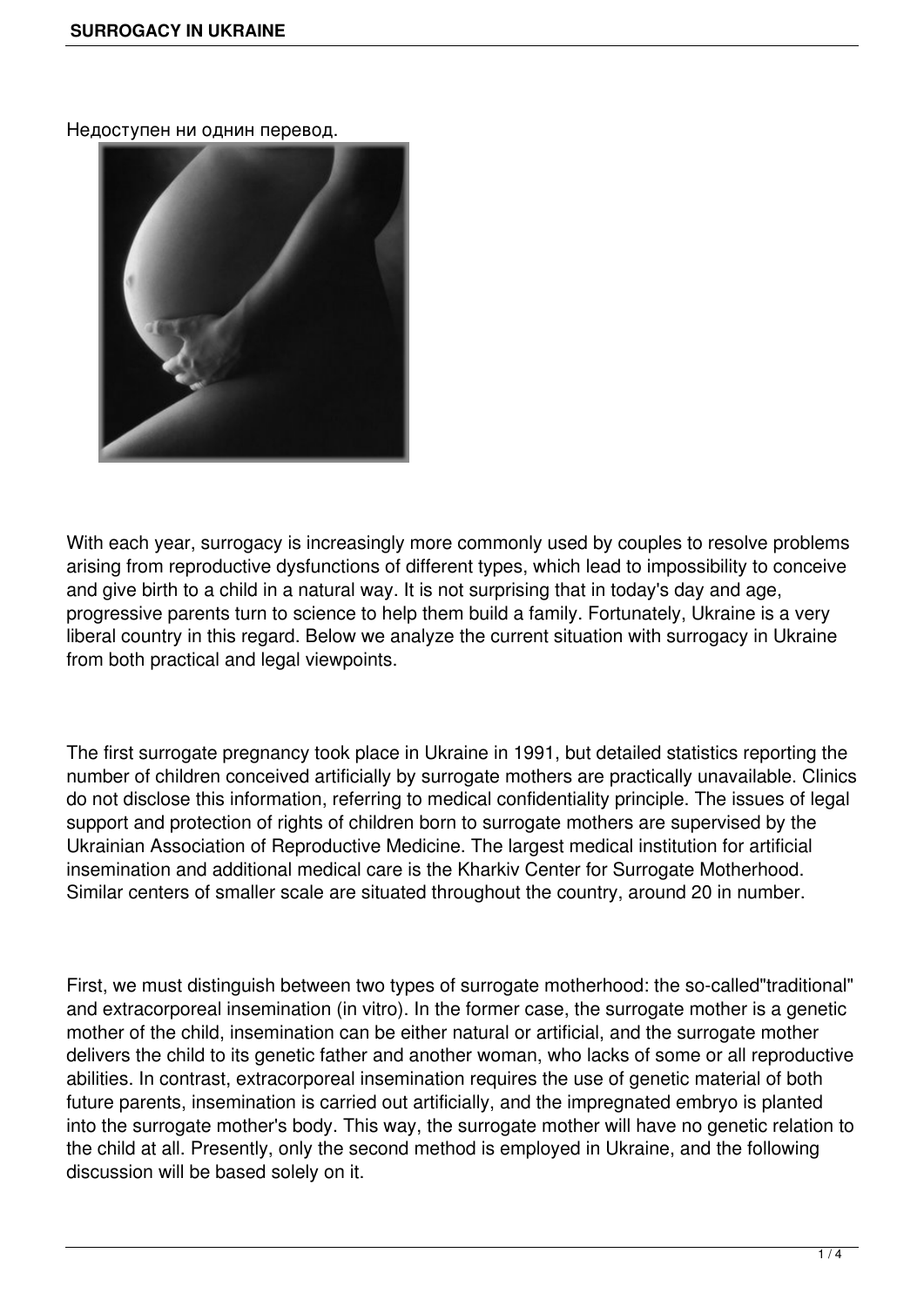Immediately below we explore the legal background regulating the employment of artificial motherhood and related issues, such as rights and obligations of genetic parents, legal relations between the parents and the surrogate mother, as well as between the parents and the medical institution carrying out the procedure, defining the parental rights for the future child, and the right of all involved parties to confidentiality concerning the child's origin.

As a general rule, surrogate motherhood is legally permitted in Ukraine, and is commonly employed by foreign citizens. The founding legislative act in this sphere is the Family Code of Ukraine, which guarantees all citizens an unimpeded realization of their right to parenthood. In particular, Article 123 of the Code defines the principles according to which the State Bodies for Registration of Civil Status Acts decide who should be considered the child's parents in cases of artificial insemination and embryo implantation. Part 2 of the above Article clearly states that in case of embryo implantation into the body of another woman, the couple who provided the genetic material for the embryo is considered to be the child's parents. This means that surrogate mother has no legal claims against the lawful parents. Please note this is in sharp contrast with the laws of the Russian Federation and many other countries, which allow surrogate mother to keep the child after its birth, regardless of any previous agreements.

General procedure is provided by the Order #24 of the Ministry of Health Care"On Approval of Conditions and Order of Employment of Artificial Insemination and Implantation of Embryo(s), and Methods of Their Performance", dated February 4, 1997 ("Order"). Other legislative acts include the Orders of the Ministry of Health Care #489 "On Approval of Statistic Documentation on Issues of Ancillary Reproductive Technologies", dated December 10, 2001, and #579 "On Approval of Order of Assigning Women for Performance of the First Course of Infertility Treatment by Methods of Ancillary Reproductive Technologies on Absolute Grounds for Budget Costs".

Together, these laws outline detailed medical procedure of artificial insemination and embryo implantation. Its general provisions require artificial insemination to be carried out solely in specially accredited medical institutions in accordance with the methods approved by the Ministry of Health Care of Ukraine. It also defines the scope of information that should be provided by the doctor, who carries out the procedure, to the couple seeking medical assistance, namely: the details of the medical procedure of artificial insemination, medical and legal aspects of its consequences, and the results of medical examination of the future surrogate mother.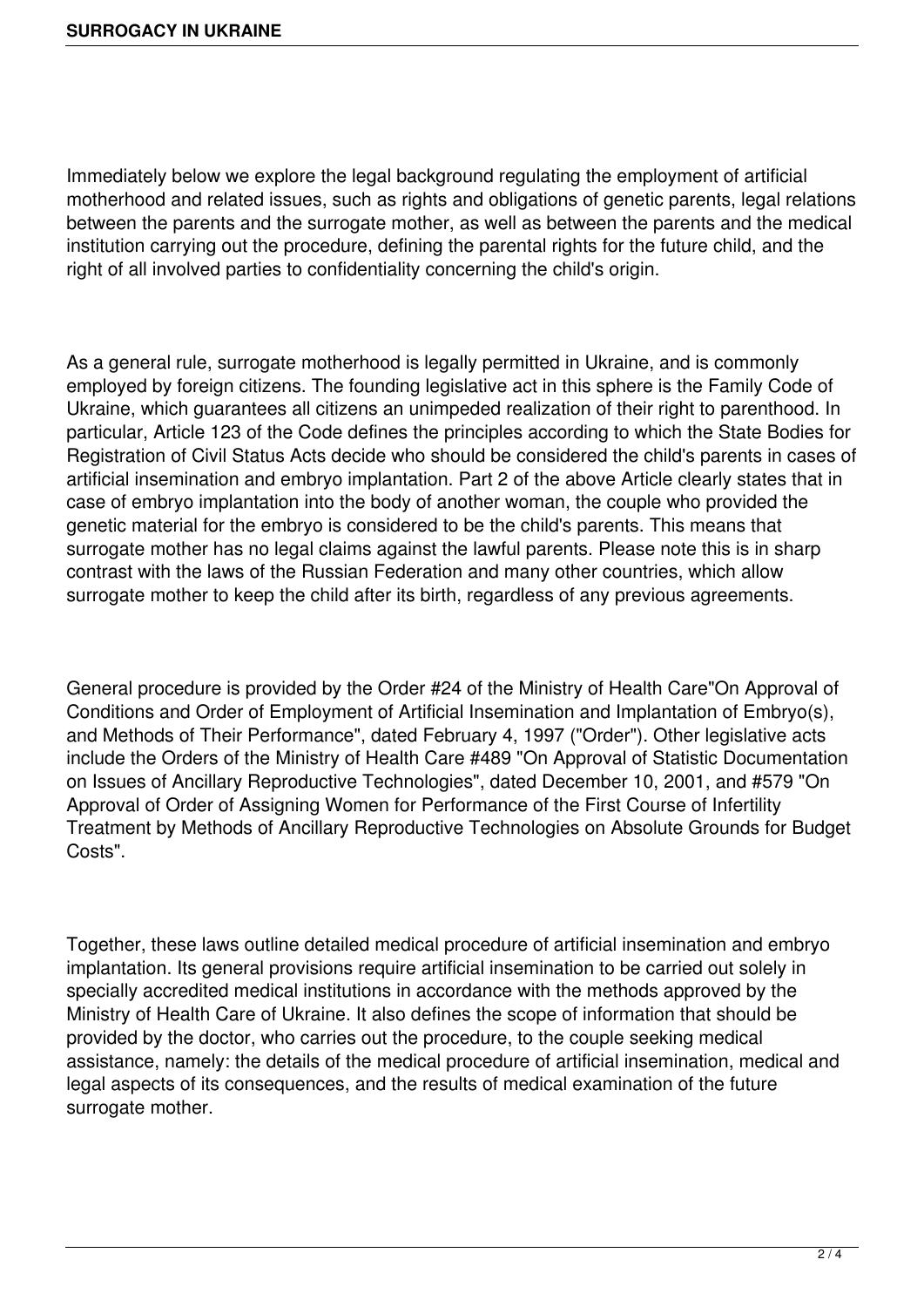Below we summarize the key issues that need to be addressed in contracts with both the future surrogate mother and the medical institution, which will be responsible for insemination and further medical surveillance. First and foremost, in any agreement with the future surrogate mother, at a minimum the following issues should be specified:

(a) surrogate mother's health status, and her responsibility for providing valid data in this regard; (b) medical institution where the procedure will be performed;

(c) the amount of surrogate mother's remuneration for her services;

 (d) additional expenses, connected with impregnation, pregnancy, act of delivery and registration of child;

 (e) conditions which surrogate mother should observe for the pregnancy period (living conditions, health regime, nutrition);

(f) the procedure of child transfer and registration;

 (g) force majeure provisions (delivery of handicapped child, delivery of more than one child, delivery of dead child, complicated delivery resulting in surrogate mother's future infertility);

 (h) confidentiality provisions (responsibility for disclosure of information to the child or any third party).

Second, the following provisions will apply to an agreement with the medical institution:

(a) institution's responsibility for choice of surrogate mother and her full medical examination; (b) institution's responsibility for carrying out the procedure in accordance with the methods approved by the Ministry of Health Care, as well as with genetic parents' requirements;

(c) terms and conditions of medical surveillance during the pregnancy;

 (d) confidentiality provisions (responsibility for disclosure of information to the child or any third party).

In most cases, medical institutions provide their draft agreements both for themselves and surrogate mothers. It is important to carefully review these drafts and insist on your amendments if the provided draft does not ensure genetic parents' rights to the full extent. For example, in agreement with a medical institution one can often find a provision that the parents agree not to submit any legal claims against the institution. This provision contradicts one of the basic principles of civil agreements, stated in Article 3 of the Civil Procedural Code of Ukraine, namely, waiving the right to protect your interests in court.

In conclusion, due to the balanced combination of legal acceptability, high qualification of